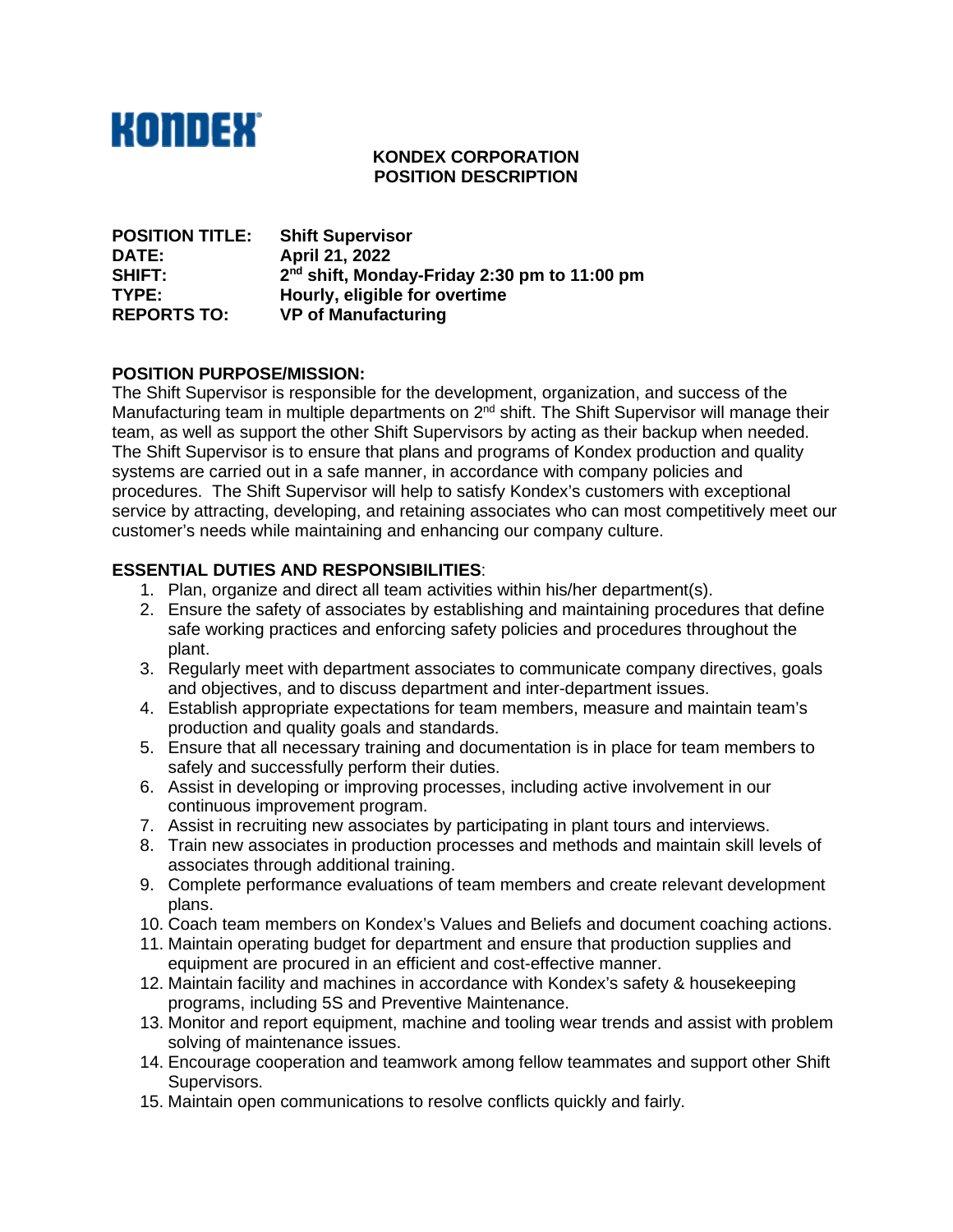# **POSITION CHALLENGES:**

- 1. Motivating and directing the work of plant associates
- 2. Planning staffing needs to match immediate and future requirements
- 3. Keeping up with changes in product lines and processes
- 4. Managing department expenses to budget
- 5. Managing multiple projects, of varying complexity, at the same time
- 6. Identifying and developing improvement opportunities

## **SUPERVISION EXERCISED:**

• Directly or indirectly supervises all plant associates within his/ her assigned department(s), including temporary associates. May directly supervise other process specialists or line leaders.

# **ORGANIZATIONAL RELATIONSHIPS:**

- Primary internal relationships include all plant associates, other Shift Supervisors, VP of Manufacturing, Manufacturing Engineering team, Demand Planners, Product Engineering team, Purchasing, and Human Resources.
- Primary external relationships include customers and suppliers.

# **QUALIFICATION REQUIREMENTS:**

Minimum Technical Qualifications:

- 1. High School diploma or equivalent.
- 2. Two-three years' work experience directly supervising, training, and coaching employees in a manufacturing environment.
- 3. Prior experience using Microsoft Word, Excel, and email.
- 4. Experience reading manufacturing documents such as blueprints, routings, and customer orders.
- 5. Quality and safety system experience.

Preferred Technical Qualifications:

- 1. Associate or bachelor's degree or other advanced related certification. Additional experience may substitute for education.
- 2. Shop experience in heat treating, stamping, machining, assembly, or other manufacturing processes.
- 3. Gauging and measurement system experience.
- 4. Prior experience with MRP or other automated scheduling systems.
- 5. Knowledge of Lean Manufacturing tenets, such as 5S, flow lines and work cells.
- 6. Interviewing experience.

# Required Behavioral Competencies:

- 1. Team Management
- 2. Active Communications
- 3. Organizing & Planning
- 4. Delegation
- 5. Coaching & Counseling
- 6. Adaptability
- 7. Conflict Management
- 8. Listening Skills
- 9. Problem Solving & Decision Making